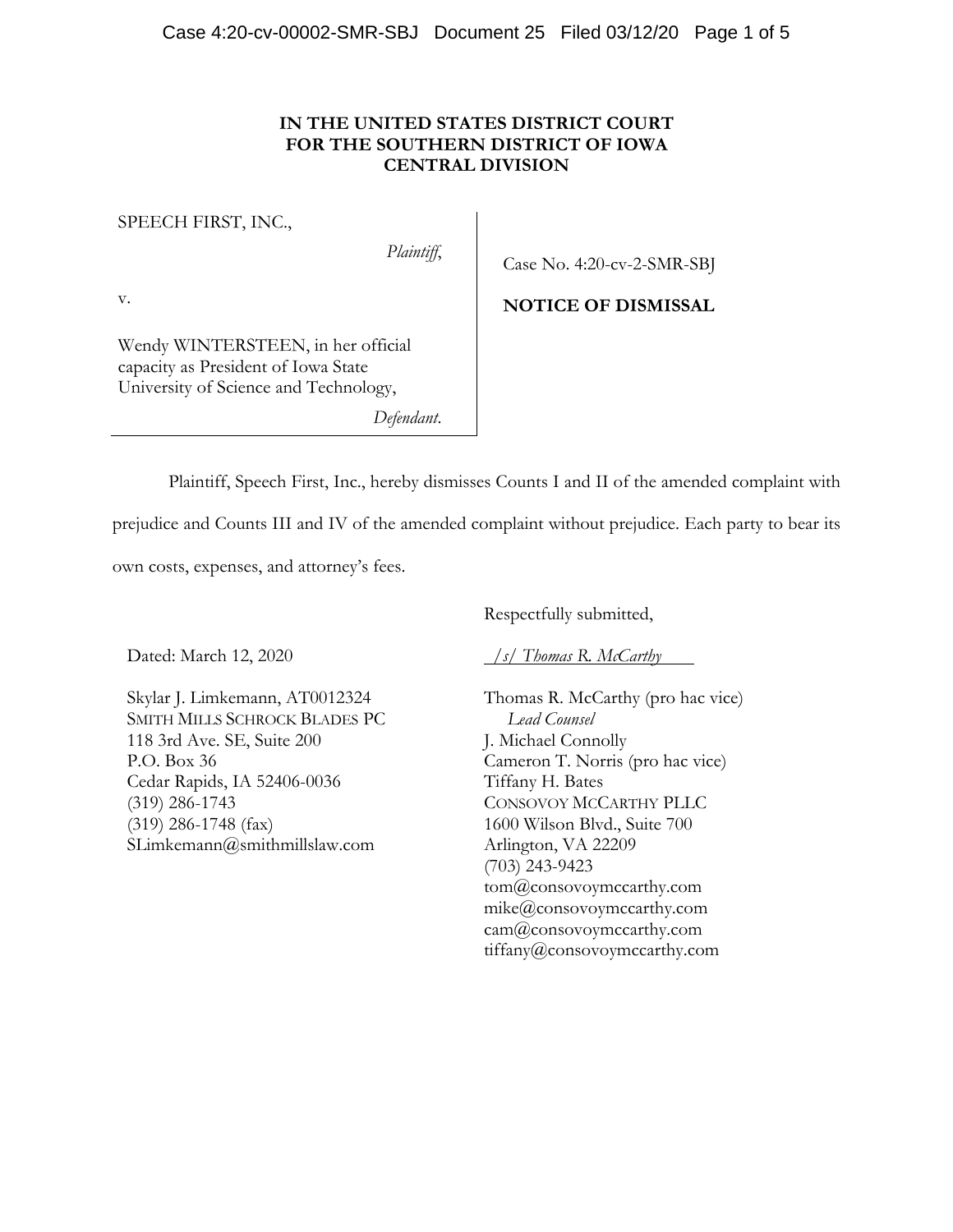Case 4:20-cv-00002-SMR-SBJ Document 25 Filed 03/12/20 Page 2 of 5

# **CERTIFICATE OF SERVICE**

I filed this notice with the Court via CM/ECF, which will electronically notify all counsel of

record.

Dated: March 12, 2020 */s/ Thomas R. McCarthy*  Counsel for Plaintiff Speech First, Inc.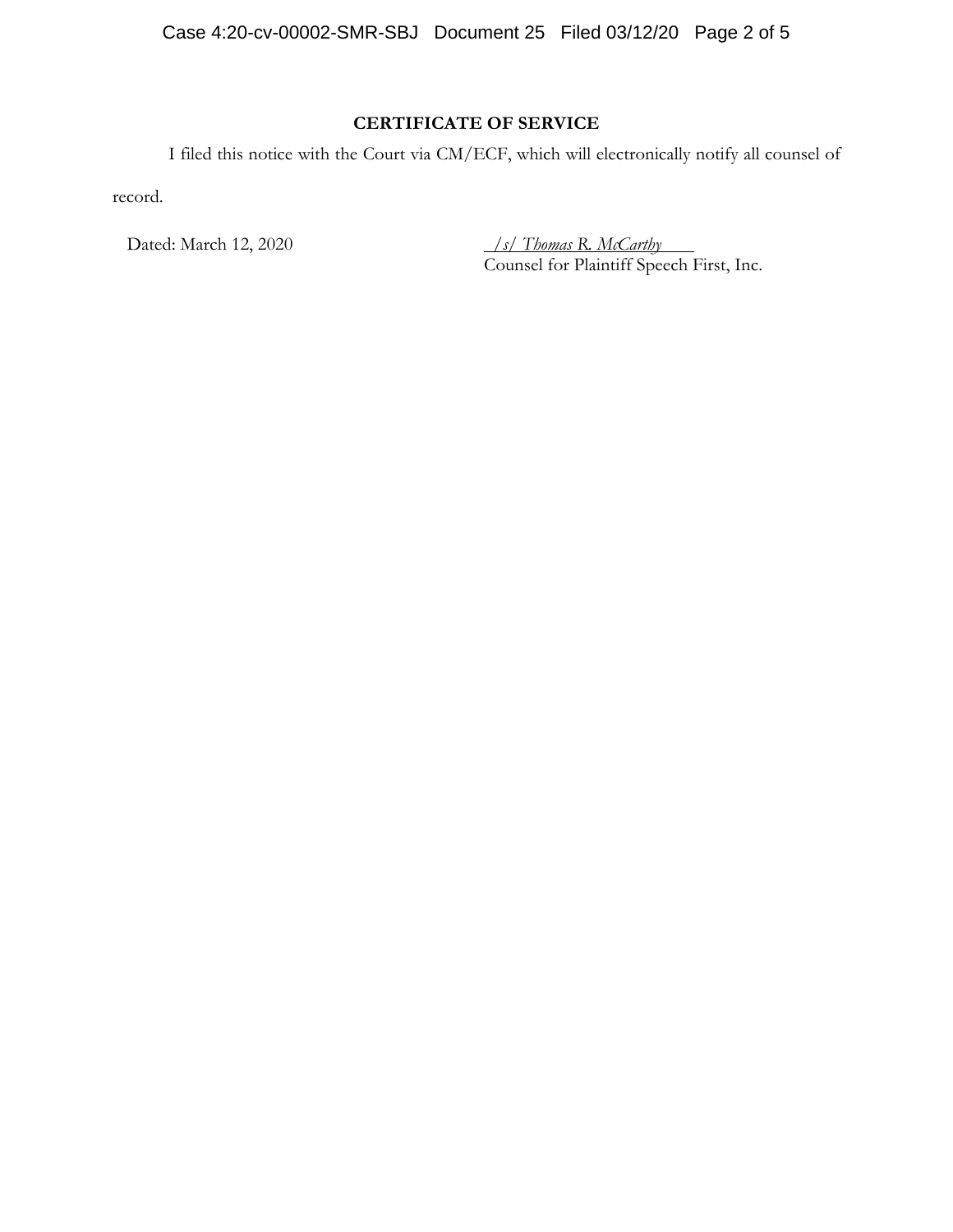## AGREEMENT

This Agreement (the "Agreement") is entered into on the date of signature of the last signatory to this Agreement ("Effective Date") by and between Speech First, Inc. ("Speech First") on the one hand and Iowa State University of Science and Technology (the "University") on the other (collectively, the "Parties"), as follows:

A. WHEREAS, by complaint filed on January 2, 2020, as amended on January 10, 2020, Speech First brought claims against Wendy Wintersteen in her official capacity as President of Iowa State University of Science and Technology ("Defendant"), in the matter styled *Speech First, Inc. v. Wintersteen,* 4:20-cv-00002-SMR-SBJ (S.D. Iowa) ("Action");

B. WHEREAS, on January 6, 2020, Speech First moved for a preliminary injunction relating to its claims concerning section 4.5.7 of the University's Acceptable Use of Technology Resources policy; a University policy titled "Chalking - INTERIM POLICY'; and the University's Campus Climate Reporting System;

C. WHEREAS, Defendant opposed Speech First's motion;

D. WHEREAS, the Parties have determined that it is in their mutual interests to amicably resolve all issues between them;

NOW, THEREFORE, in consideration of the foregoing and of the mutual undertakings of the Parties set out herein, the Parties agree as follows:

1. With respect to the University's Acceptable Use of Information Technology Resources policy, on February 17, 2020, the University removed the provision prohibiting students from "sending emails to solicit support for a candidate or ballot measure." The University will not reinstate the removed provision.

2. With respect to the University's policy on chalking, on February 17, 2020, the University replaced the chalking policy challenged in this Action with a permanent chalking policy. The University will not reinstate the challenged policy.

3. With respect to the University's Campus Climate Reporting System ("CCRS"), in October 2019, prior to the filing of the Action, CCRS replaced the University's Campus Climate Response Team ("CCRT"). This was not a change in name only; for example, unlike the CCRT, the CCRS does not contact or meet with students who are reported to it. The University will not reinstate CCRT, but is free to continue with the CCRS as it has operated since October 2019, prior to the filing of this Action.

4. Speech First takes no position on the University's factual and legal representations concerning the challenged policies, the new policies, the CCRT, or the CCRS.

5. Within two (2) business days of the Effective Date, Speech First shall file a Notice of Dismissal in the form attached hereto, dismissing all claims pending against Defendant in the Action.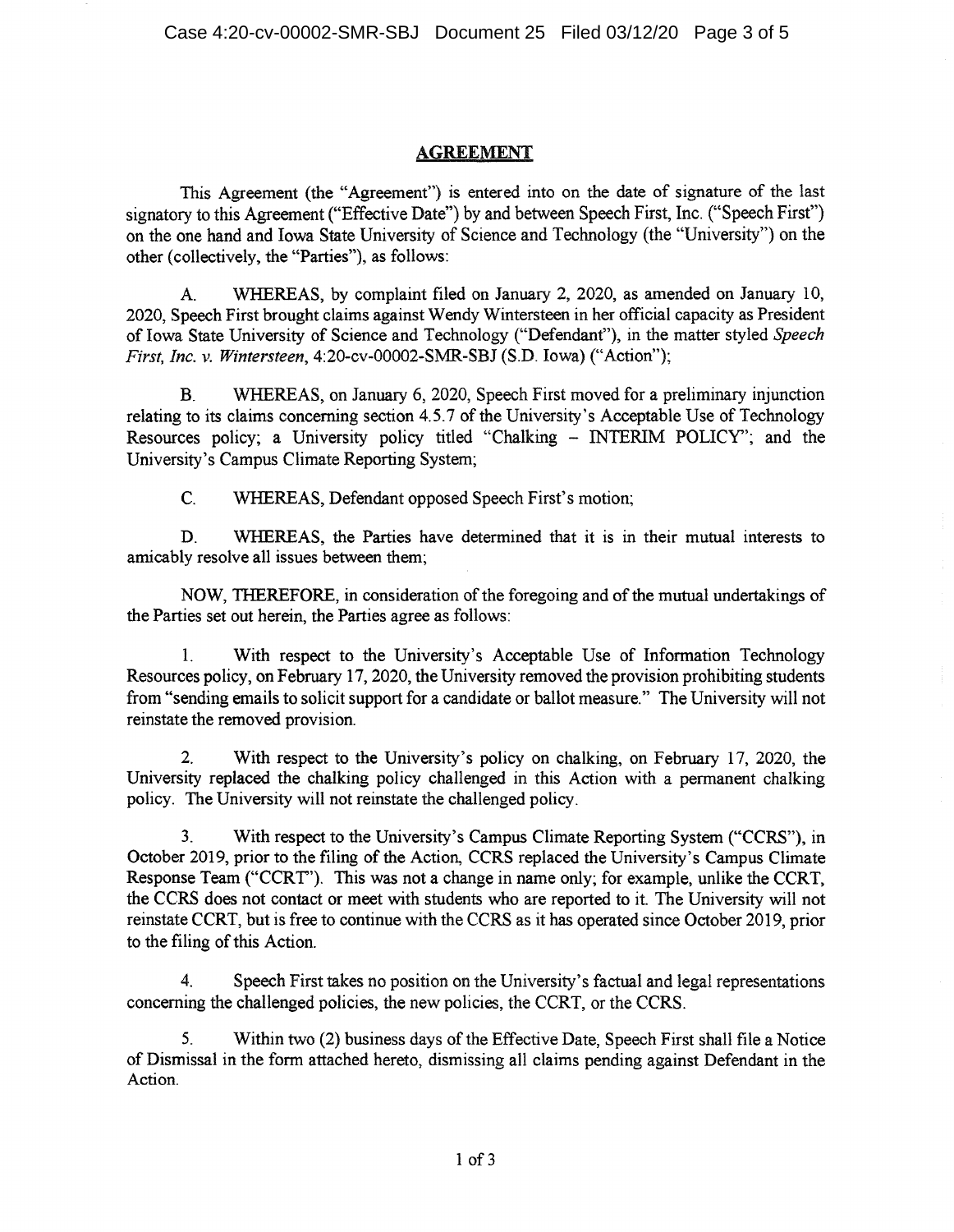## Case 4:20-cv-00002-SMR-SBJ Document 25 Filed 03/12/20 Page 4 of 5

6. The Parties shall bear their respective attorneys' fees, costs, and expenses relating to the Action and this Agreement.

7. Nothing contained in this Agreement shall be deemed as an admission of any liability or lack of merit in any claim or defense, by any Party or by Defendant.

8. This Agreement represents the full and complete agreement between the Parties to resolve their dispute. Any representations, warranties, promises, or conditions, whether written or oral, not specifically incorporated into this Agreement shall not be binding on the Parties. All other discussions, negotiations, and writings have been and are merged into this Agreement.

9. Neither this Agreement nor any terms or provision hereof may be changed, waived, discharged, or terminated except by an instrument in writing duly signed by the Party against which enforcement of the change, waiver, discharge, or termination is sought.

10. This Agreement shall be governed and construed in accordance with the laws of the State of Iowa applicable to contracts made and to be performed wholly within the State of Iowa, without regard to its conflict of laws provisions.

11. All Parties hereto agree that in the event of any ambiguity or dispute regarding the interpretation of this Agreement, the Agreement will be interpreted as if each Party hereto participated equally in the drafting hereof

12. This Agreement may be signed in two original counterparts, each of which shall for all purposes be considered an original of this Agreement. Execution and delivery of this Agreement by electronic means (including via e-mail or .pdf) shall be sufficient for all purposes and shall be binding on any person or Party who so executes.

IN WITNESS WHEREOF, the Parties hereto have executed this Agreement as of the Effective Date set forth above.

 $Date: 3/10/20$ 

Speech First, Inc.

 $Bv: N10012$  Mell

 $B_y: MweWH, PRS$ <br>Date:  $3-10-20$   $20$ <br>Iowa State University